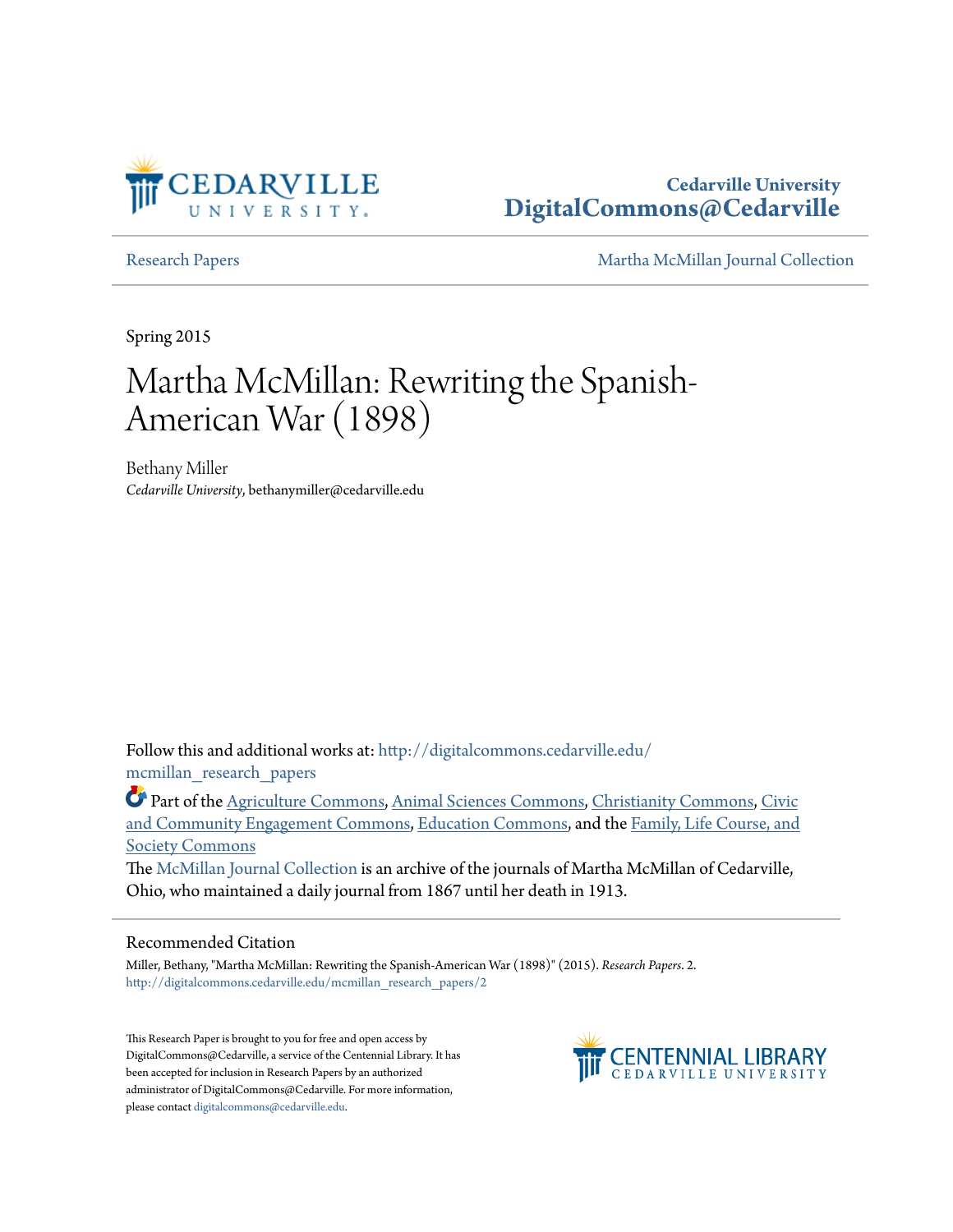#### Martha McMillan: Rewriting the Spanish-American War (1898 – April-July)

#### Bethany Miller

#### (2015)

 The Spanish-American War (April 24, 1898 – Aug. 12, 1898), occurred because of a confluence of various influences, including American religion and sense of mission, political tensions between the US and Spain, Spanish violence against the people of Cuba, and the Cuban desire for freedom from colonization. Martha McMillan's 1898 journal has an entirely different focus despite being written during the time of this war. While McMillan shows the same sense of strong, patriotic religion and mission that led the US to intervene in Cuba, she also critiques male narratives about the war by telling a vastly different historical tale about American life in 1898. McMillan effectively rewrites the history of the summer of 1898 from a rural Ohio mother's perspective, providing an alternative narrative to traditional US history.

 Cuba, a Spanish colony, revolted in 1895 to try to gain independence from Spain (Gould). Spain viewed Cuba as an integral part of their nation, and "no Spanish government could long remain in power if it accepted the loss of Cuba without putting up a fight" (Gould). The conflict was intense and resulted in roughly 100,000 civilian deaths in Cuba (McCartney 267). The Spanish herded many rural Cubans into compounds, and the Cubans "were not provided with sufficient food or sanitation . . . as a result large numbers of Cuban civilians died of starvation and disease" (McCartney 267). These injustices (and some underlying political motivations) caused the United States to intervene in 1898, overthrow Spanish rule, and gain Cuba and the Philippines as US colonies.

 It is impossible to deny America's colonialist presuppositions in approaching this war. Rudyard Kipling wrote his famous poem "White Man's Burden" after the US won Cuba, and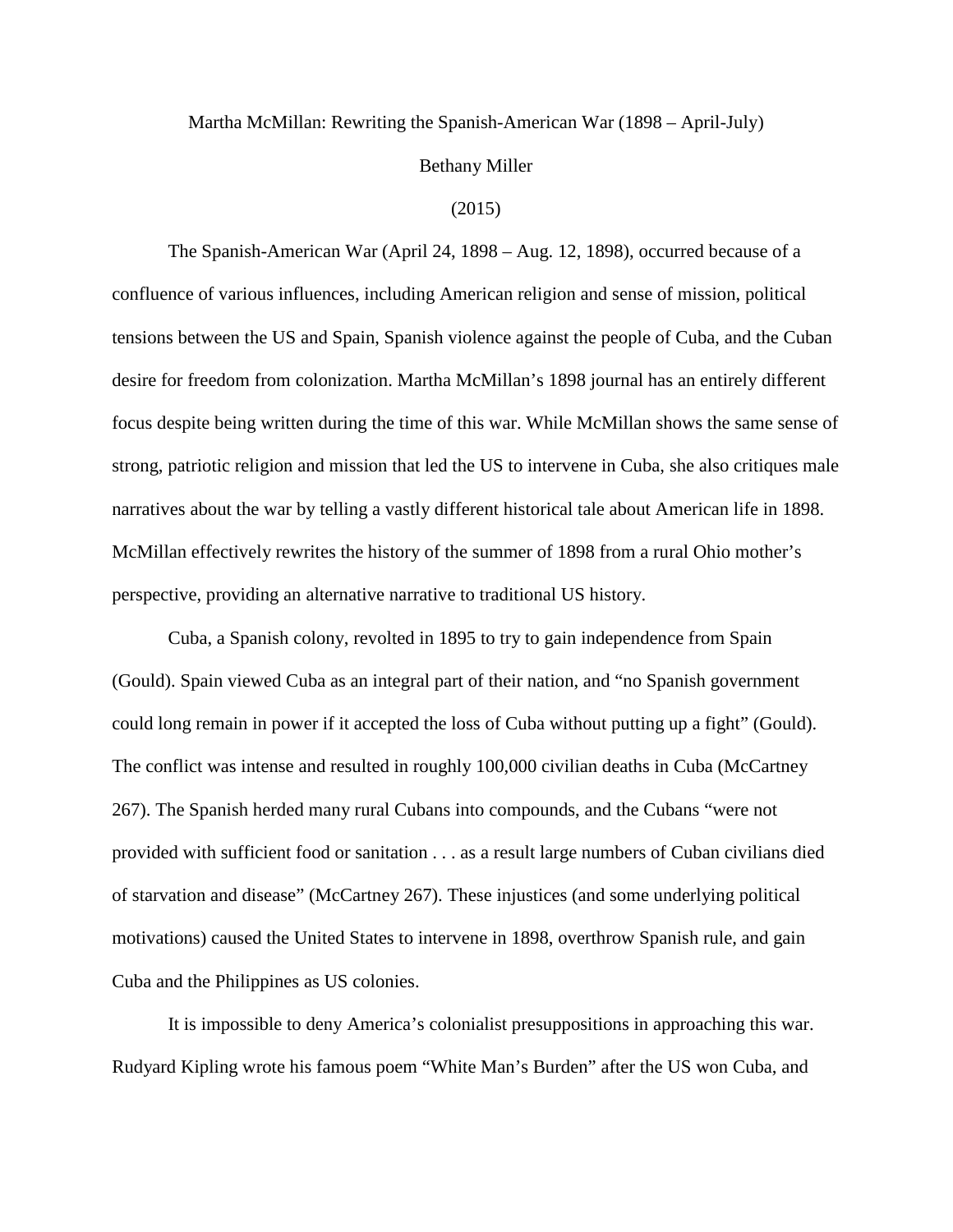most of the motivation for America entering the war was "based on a construction of U.S. national identity that held the United States to be a just, humane civilization that was duty-bound to aid an oppressed people and to punish their wicked persecutors" (McCarthy 269). This was largely based on America's Protestant Christianity, which made citizens eager to defend justice and bring the light of Christianity and civilization to needy places like Cuba, where starvation and injustice reigned. This sense of duty combined with the fact that America had not been to war in half a century made the Spanish-American War wildly popular. Most historical accounts mention how "volunteers jammed the army and navy recruiting offices," and many American citizens enthusiastically followed the war updates (Gould).

 Martha McMillan's journal entries do, in some places, fit into the traditional historical narrative of America in the summer of 1898. On May 22, 1898, Martha ruminates over a baccalaureate sermon given to the graduating high school class in Cedarville, Ohio. She writes that the speaker "spoke grandly on the outlook of the world, the nations of the earth, and summed up with the question: 'Who knoweth whether thou art come to the Kingdom for such a time as this?'" (McMillan). McMillan's journals confirm that most Americans in 1898 looked at world affairs from the perspective of Protestant Christianity and sensed God's purpose in their relationship to other nations. Martha believed that she and other Americans like her, as Christians, had a responsibility to act in the world as messengers of the Kingdom of God, which led them into the Spanish-American War. In this way, Martha's journals support traditional narratives about the Spanish-American War.

 Yet despite her Protestant Christian outlook, Martha's journals largely conflict with historical perspectives on America in the summer of 1898. Martha mentions the Spanish-American War (which she calls the "Cubian War") a totally of 3 times in the months of April-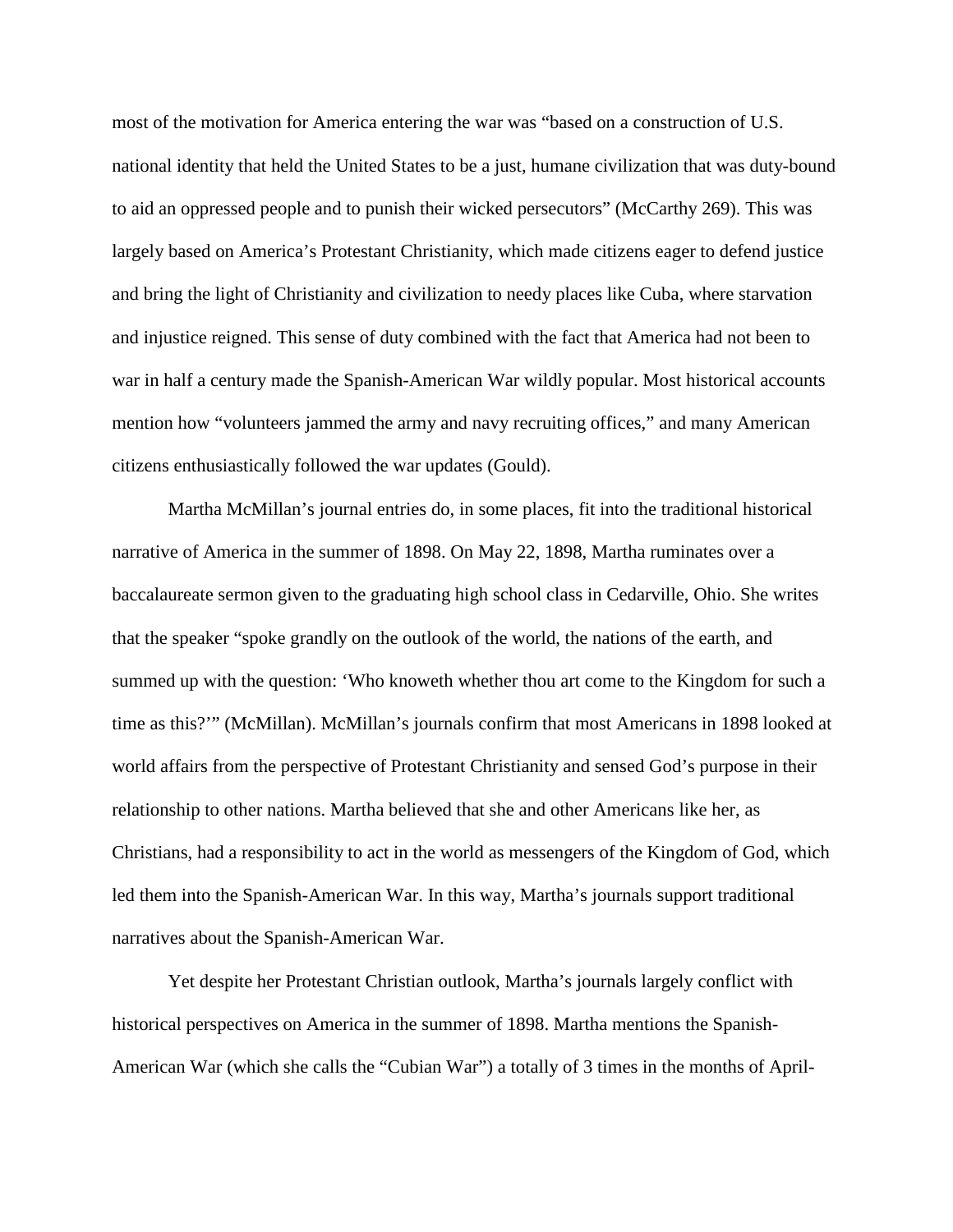July 1898. On April 20<sup>th</sup>, she writes that "Uncle Joe and Alex" are "reading war news," and that is all she says (McMillan). She travels to Springfield on April  $27<sup>th</sup>$  to see a popular speaker with her husband, and writes: "There were 800 soldiers gathered up from Dayton & Charleston and Springfield on their farewell parade in Springfield – they have enlisted for the Cubian war . . . the town [is] crowded" (McMillan). Then, on June  $29<sup>th</sup>$ , she mentions that Homer, her son, goes to see a friend in Charleston who enlisted for the war and would soon be deployed (McMillan). From the traditional historical narratives about America during this wartime, it would seem that every citizen paid rapt attention to the war. Martha, however, only claims that her male relatives read war news, and when she records facts about the war, it is because they directly pertain to her personal experience. Her only interest in the parade on April  $27<sup>th</sup>$  is that it made the town crowded while she was there to hear someone speak. On June 29<sup>th</sup>, she recorded the activities of each of her children, so the only reason she wrote about the war was because it influenced the life of her child in a small way. This lack of interest in the Spanish-American War does not mean that Martha was disinterested by politics – on the contrary, she was incredibly active in her local chapter of the W.C.T.U. and she submitted the first ballot ever cast by a woman in her local school district election (McMillan, April 11, April 21). Martha was politically active, but she cared more about her local community than international affairs. She felt it was more important to record the life of her family and her farm than to record war news.

 Martha McMillan's journal provides an alternative historical narrative to the history books writing about the Spanish-American War. Some themes overlap, but Martha's life in many ways rewrites history as America understands it. She shows that for many Americans, particularly women in rural settings, the Spanish-American War was not even close to the most important event in the summer of 1898. Far more important were the visits of her children, the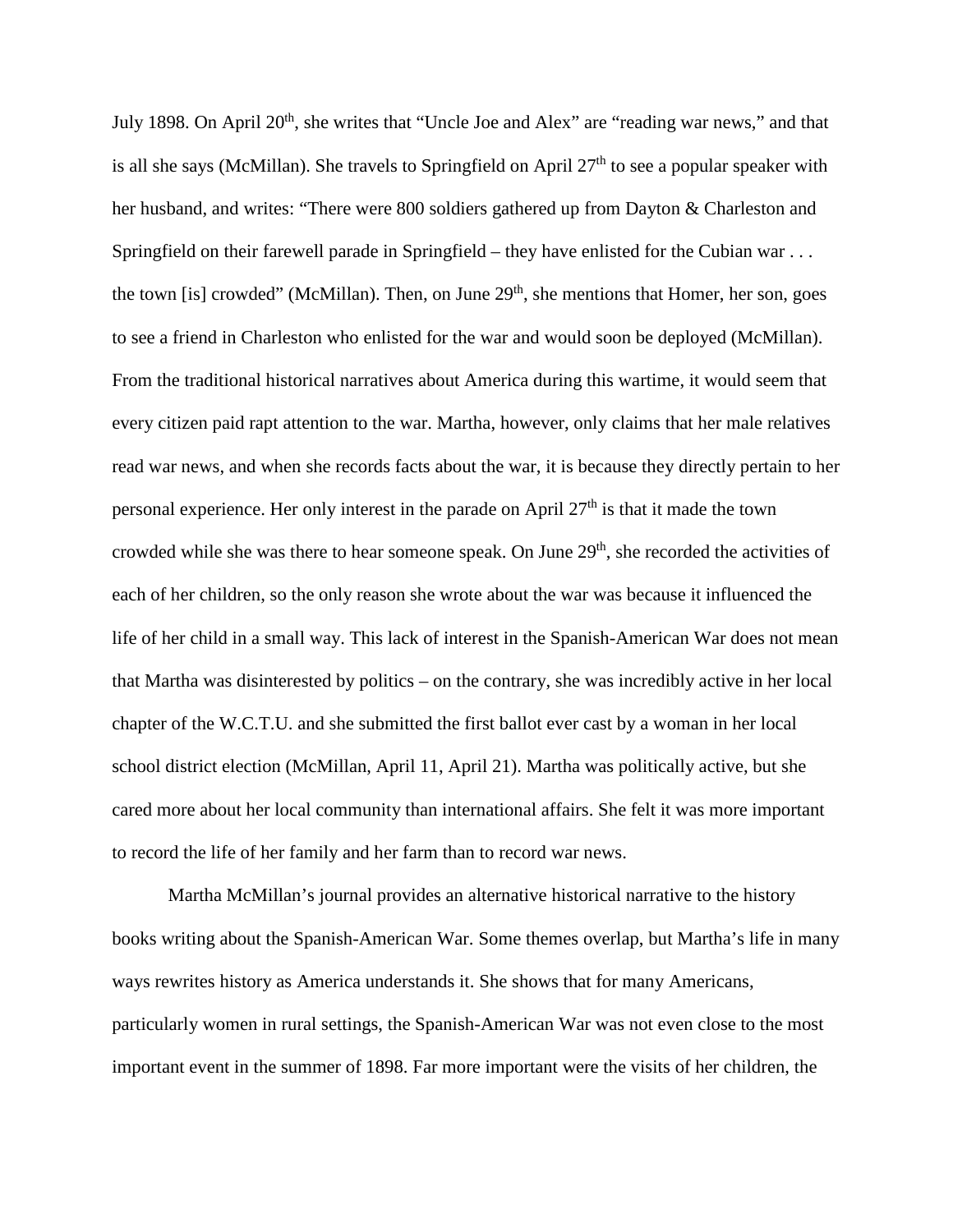upkeep of her farm, and the death of a close friend. These personal experiences are no less valid than the war between Spain and America, as proven by the 1898 journal of Martha E. McMillan, who, as an American writer, decided to focus on the domestic and the local rather than the global.